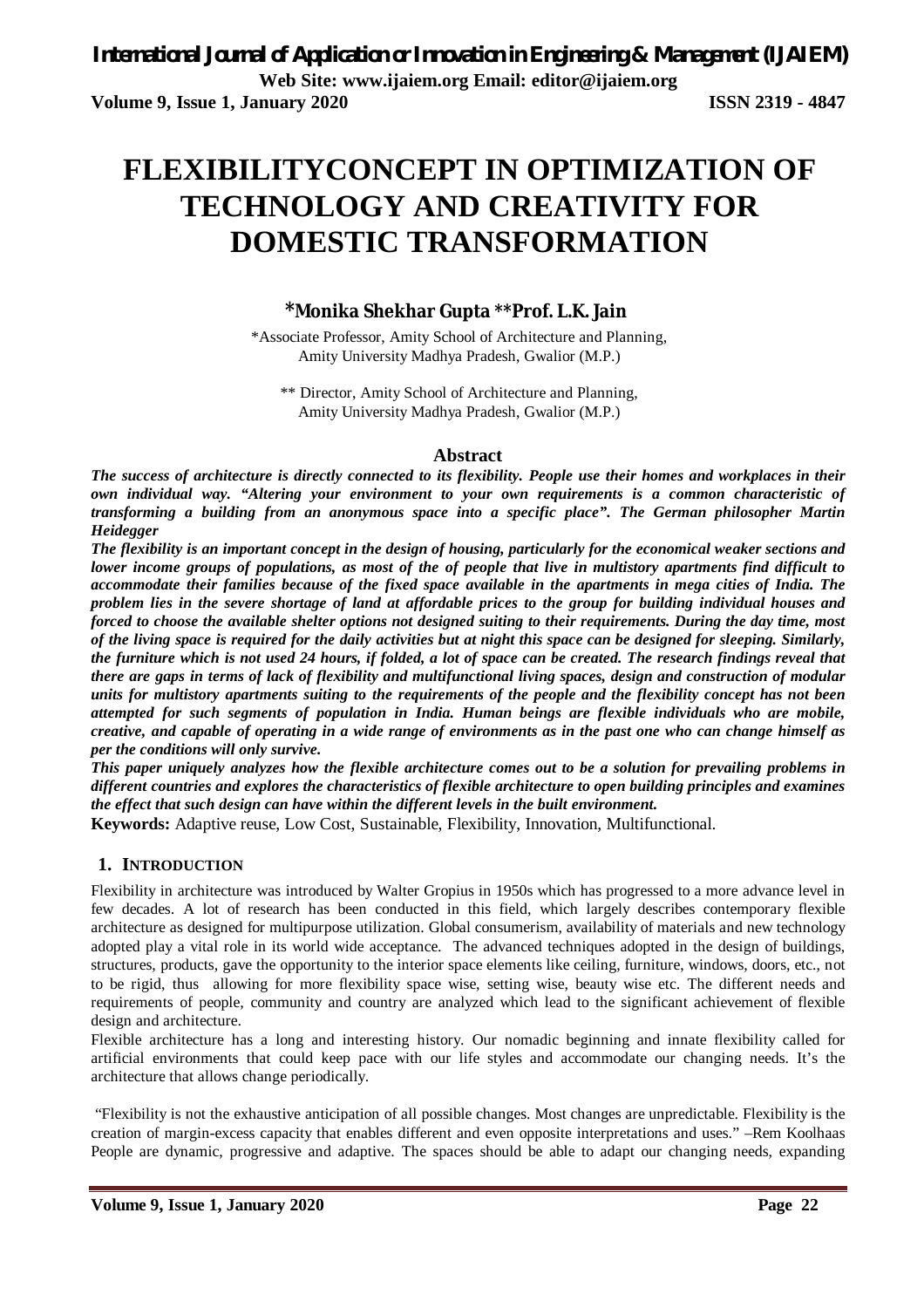## **Volume 9, Issue 1, January 2020 ISSN 2319 - 4847**

population, tendency to migrate and fast-paced work oriented lifestyles. Flexible architecture addresses these concerns using a number of innovative design strategies, open planning concepts and modern technologies.

Architecture is all about creating spaces that triggers emotions and creates a sense of place which may be coined as 'a friendly way of living with nature'. The neural satisfaction for being inhibited to a system and an urge to occupy it lifelong is the outcome of a real great architect. The prevailing aspects of the relationships provided by architecture that stands or exists today are of modern urban, rural and flexibility. Besides, global consumerism and mobility the other factors that have transformed architecture to movable, adaptable, transformable modes are the availability of steels and weldable materials, easily mountable riveted structures, screwable members etc. which help to stabilize system by use of optimized energy and resources from nature. Contemporary architects with their unconventional architecture are trying to adopt the existing system. Flexible building is a differential coefficient of various parameters of architecture and society that has come forth to serve different needs and requirements of people, community and country. The appealing and flexible technology in architecture seems to be quite importunate to modern architects and designers. Flexible design and architecture comprises a thought in a vicinity design grasps one's notion and imagination to expand as directed by a range of purposes and utilization. Flexible architecture has inspired designers around the world with its singular characteristics of lightness, transience and practicality, the possibilities of portability, prefabrication, demountability, dynamism, adaptability, mobility of structures which is ever-growing.

#### **2. CLASSIFICATION**

Flexibility in architecture is viable through unlimited ways; regarding materials and finishes, outer skin, interiors, furnishing, partitions, structural members and many such elements. Morphing architecture is a tremendous section important to the architectural community today and has been arranged in a few different ways by various experts regarding the subject.

#### **Interactive**

In an architectural world *interactive architecture* positioned as a type of architecture that performs interaction between the building, people and appliances. The interactive design depends on the technological system employed in the creation of the interactive building in which physical interaction of environment is merged with people and interactive design, so that, the mind moves through abstract spaces.

Interactive architecture is an up-and-coming design field created by intelligent building systems that responds to users' requirements in automatic or instinctive ways. It is architecture that is approachable to people's needs to modify their environment and has mechanisms in place to do so easily. Sensors operate actuators that can activate a large range of actions – kinetic systems that physically modify space, services that alter the environment or materials that alter their state. When people become participants instead of users buildings "interact" and also when they respond to the user's requirements in automatic or sensitive ways. Developing technologies contribute to the possibility of new and better constructional and operational strategies.



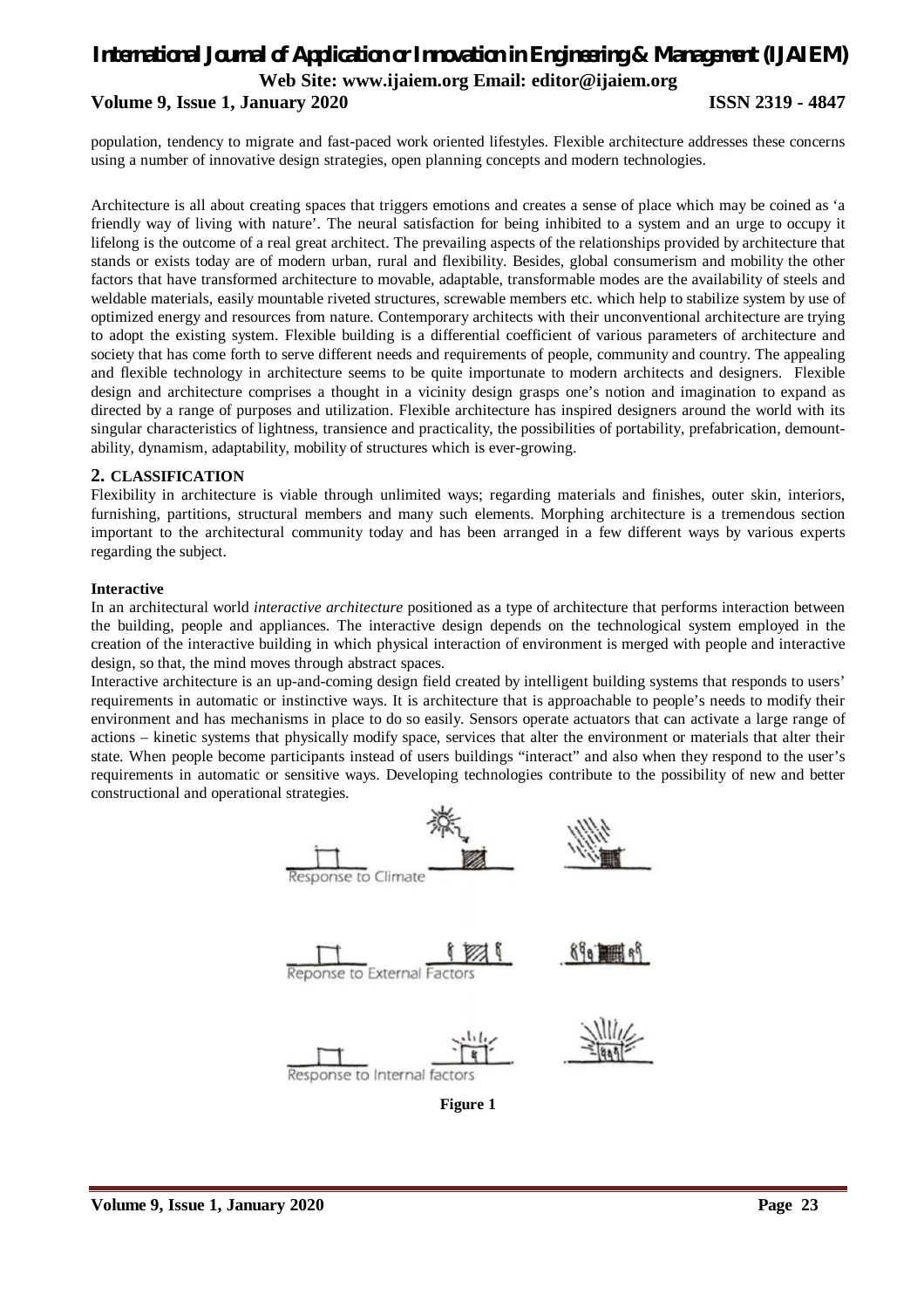**Volume 9, Issue 1, January 2020 ISSN 2319 - 4847**

#### **Adaptable**

Adaptable structures highlight repositionable segments or are alterable per user/inhabitant. What epitomizes an all around flexible architecture is its simplicity of adjustment as per usage. These structures are regularly described by open floor plans and typology free design.

Charles Darwin said: "It is not the strongest of the species that survives, nor the most intelligent that survives. It is the one that is most adaptable to change" .One of the most significant lessons we can learn from nature is adaptability, it is ability to alter to changes or be changed to fit current circumstances.

Adaptable buildings are designed to regulate to the diverse functions, defined by users' activities. Buildings, while having one distinct purpose, can operate for all kind of different others. It is architecture that sometimes is called *open building*, with loose-fit space that can be easily accommodated at the later stage. The *open building* strategy considered the most formalized strategy for adaptable architecture. The process of change can be continuous and ongoing, as it involves different participants to interact in the design of desired space and at different times of building existence. This process is seen as the most momentous attribute to adaptable architecture. The flexibility of the possible layouts gives freedom for users and inhabitants to choose own designer, and freedom for the designer to create the desired space the client needs.

Adaptable architecture also makes room for all the technological innovations that can improve the previous installations of the building. Such flexible updating in communication, security and other service systems allow changing layouts and functional specifications of the building. At the same time the technological advances allow for the creation of self-optimizing buildings, rather than merely best-fit compromises.



Figure 2

Adaptability in architecture is also recognised as an essential component in creating sustainable architecture. Preserving and adaptive reuse of a building instead of demolishing it and erecting a new one in its place contributes significantly to the environmental sustainability.

Buildings with adaptive systems use less energy, offer more occupant comfort, and feature better overall space efficiency than static building. Adaptable buildings are designed to be changeable, with multi-purpose space, freedom of use.

Facades that are programmed for change represent the process of creating dynamic spaces and objects capable of performing a range of pragmatic and humanistic functions. This type of architecture includes contribution from the world of architecture, industrial design, computer programming, engineering and physical computing.(Washington, February 2009)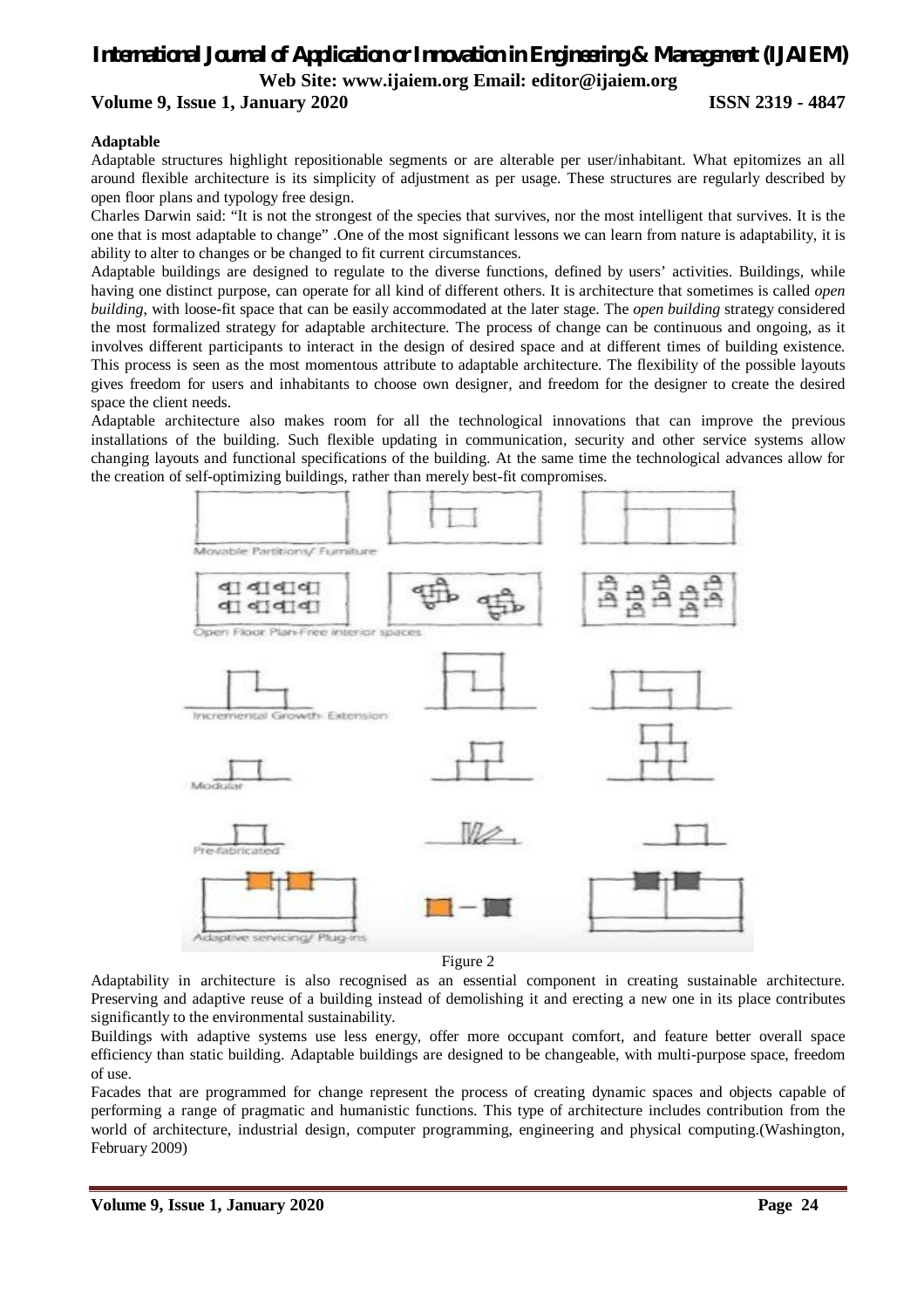# **Volume 9, Issue 1, January 2020 ISSN 2319 - 4847**

#### **Movable**

Movable flexible buildings comprise of relocatable or repositionable structures or structures fit for being torn down and reassembled in another area consist.

"I'm for portable houses and nomadic furniture. Anything you can't fold up and take with you is blight on the environment, and an insult to one's liberty."Andrei Codrescu here defines *Mobile architecture* as an architecture that represents physical movement, architecture that changes places within a time range. "Mobility" refers to buildings that can physically relocate from one place to another. Kronenburg describes mobile architecture as an architecture that "rolls, floats or flies".



Figure 3

There's nothing new about mobile architecture. Nowadays there are still plenty of nomadic communities who take their dwellings with them. Mongolian yurts, Bedouin tents and American trailers are among the numerous examples. Many demountable buildings that are produced commercially today are already widely used in a number of fields – in commerce, industry, military, education, health care, housing, where they fulfil their individual roles.

#### **Transformable**

Portrayed by modular design (equipped for including or expelling units or segments) transformable structures can likewise open and close, change shape or change colour.

"I want to reinvent the built environment in order to extend the reach of consciousness."In this way Michael Jantzen voiced his idea of transformation. Transformable buildings are able to change their shape, space, appearance by the physical alteration to their structural components, outer shell or internal surfaces. "Truly transformable architecture must enable a dramatic alteration in the character of the whole architectural environment. This is architecture that opens, closes, expands or contracts."

Introducing transformation characteristics to a stationary building brings something magical about this performance – a building becomes kinetic at a touch of a button. By simple or more complicated operation building changes its form and gives the impression of being alive.

At the same time the transformation process may prove to be a challenging issue. The mechanisms used to enable movement have to be reliable, robust, maintenance-minimum, easy operable. Important features of mechanical movements of building parts are opening and closing joints. They have to be designed thoroughly to avoid any unexpected faults. New materials that help to maintain flexibility and integrity over prolonged time and new strategies employed by industries can help to solve this problem.

The important additional aspect of transformable architecture is ability of the building to interact with external environment and respond to climatic situations. Roofs, windows or other parts of the facade can be opened for example for light or closed for any other atmospheric reasons. This kind of control removes the barrier that buildings usually have between inside and outside, and again contributes to environmental sustainability.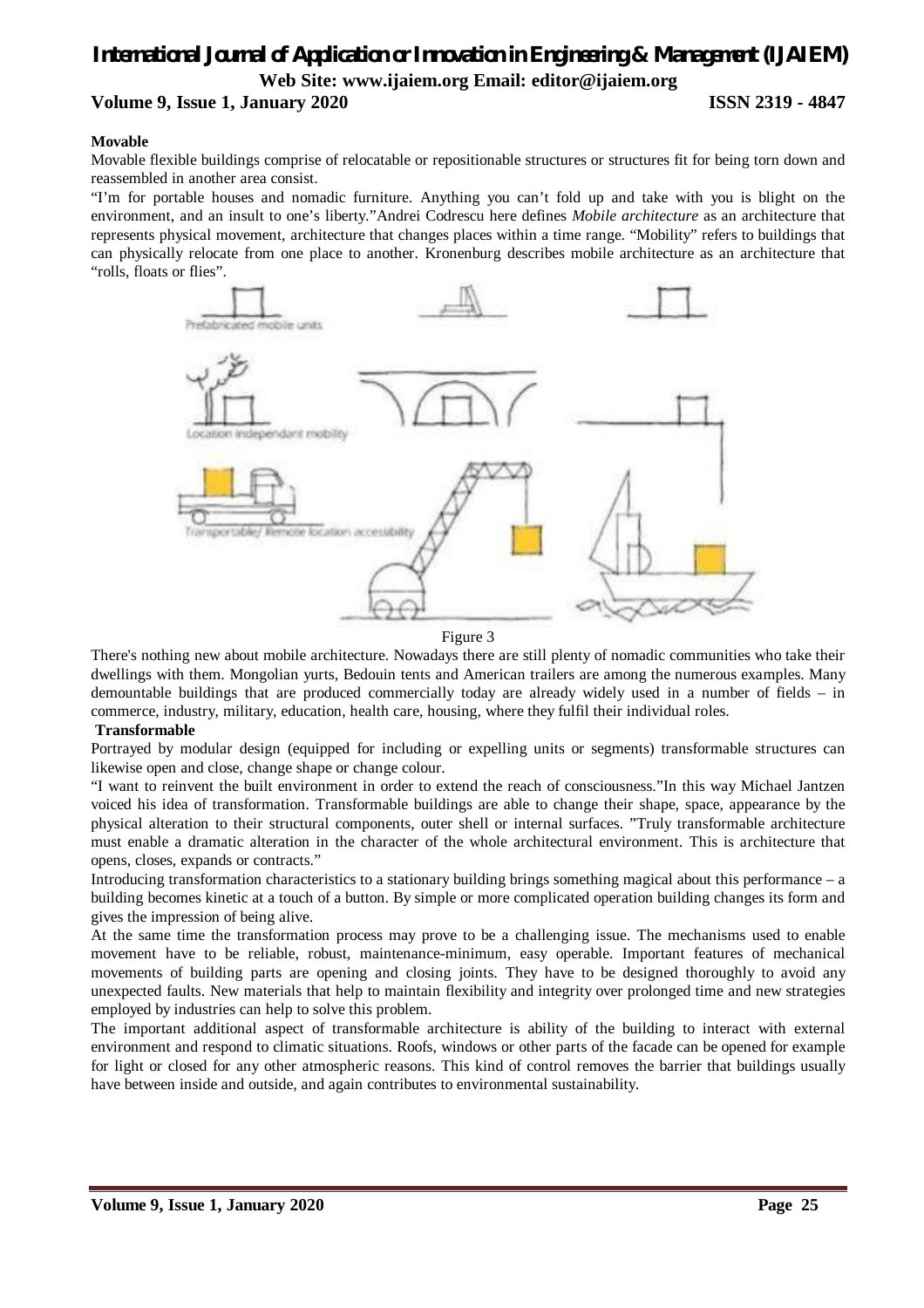**Volume 9, Issue 1, January 2020 ISSN 2319 - 4847**



## **3. DESIGN FOR LOW INCOME GROUP**

Before designing for the specific category families, small researches were done to study their living pattern as well as socio-economic and cultural requirements of lower income group population. The size of the family is usually four with two adults and two kids. Men of the families usually go out to work but most of the women are house wives, spending their day time with the neighbours helping each other in their daily household works. Also such families do have a small business to fulfil daily needs which they run from their houses only. They do need space for such activities. Any kind of solid furniture hampers their limited space for the work.

Design approach- This study on designing multipurpose flexible spaces has been done keeping in view the sociocultural and economical requirements of Lower Income group living in the urban areas/cities of India. The apartments are designed to maximize flexible space for the family members to suit their changing requirements. The area of each individual apartment is 25 sq. m. with a centre line grid size of 3.0 x 3.0 m. considering the concept of modular coordination to make the spaces and components standardized to achieve a certain degree of economy. The 1bhk apartments have a flexible moving wall which can be stretched out during night time to separate living room and bedroom (fig. 1). This complete hall has an area of about 18 sq. m. which can be designed as per the needs of the resident. The planning of spaces is done such that during day the whole area can be used as a single space without any partitions in between. The entry to the apartment is through the corridor but is kept introvert for natural surveillance. And windows are provided on both the front and the back of the apartment for proper cross-ventilation. Kitchen is 1.5 x 2.7 m wide, enough for two people to work at a time. The wet spaces of the apartment are kept in the centre of two consecutive apartments, aligned to the rear wall to work out the cost efficiency as only one service core can serve both the apartment. The apartment is proposed as four storeyed (G+3) to avoid the cost of lift. The cluster can be arranged in any form suiting to the site conditions to form a good layout plan.

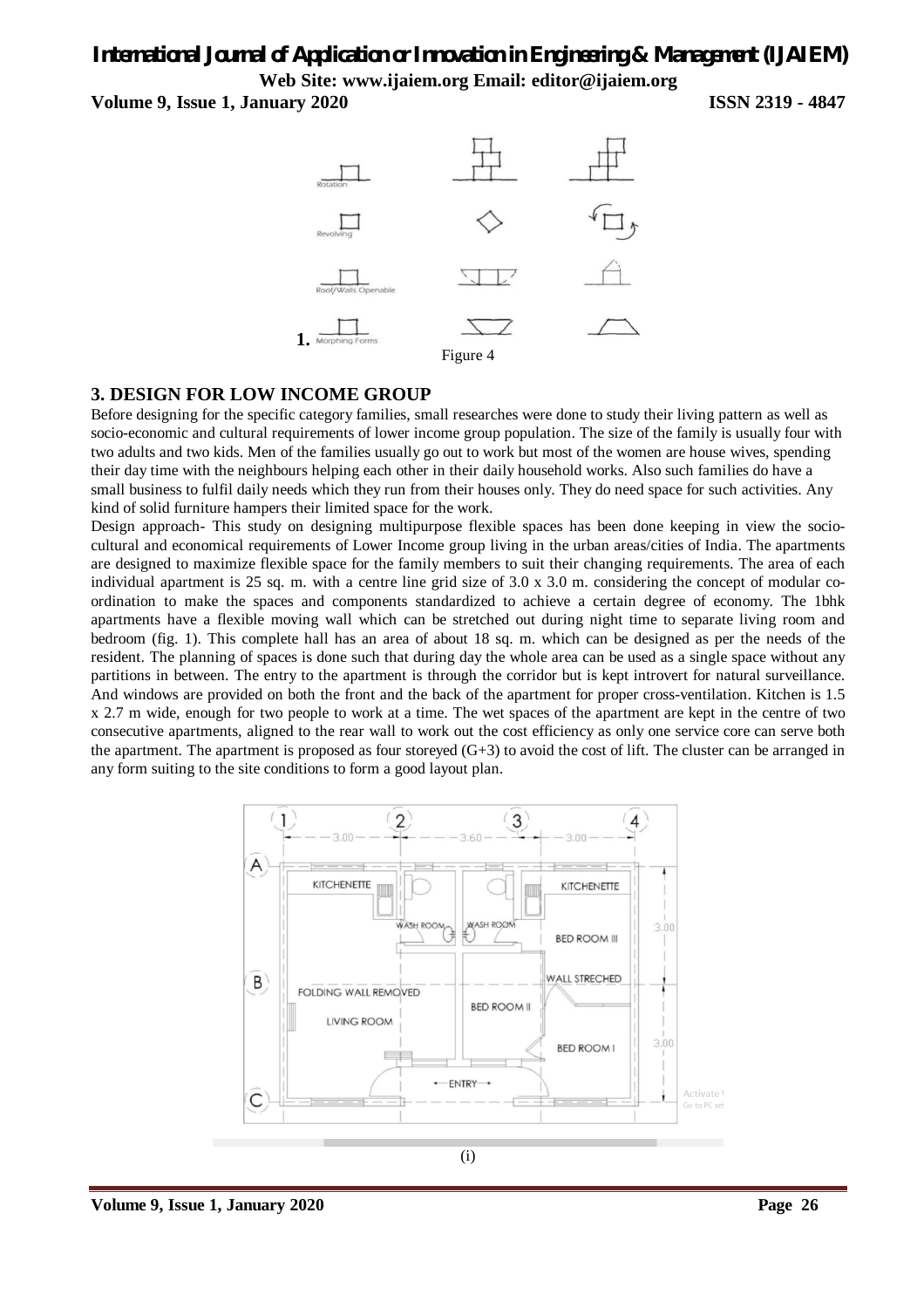**Volume 9, Issue 1, January 2020 ISSN 2319 - 4847**



Figure 1: PLAN OF MODULE (i) & (ii).

```
Activate Windows
```
The above two figures are the different flexible layouts that are possible for different types of requirements. Fig. 1(i) shows the plan of a layout. In this, the left part shows the flow in the apartment by providing full flexible space for multi- purpose use. Contrary on the right part it shows the use of same space at night time. Fig. 1(ii) show the arrangement of space by which 3 bedrooms can be carved out from the same space when required.

Cluster-Courtyard Planning The individual dwelling unit has been arranged in the form of a cluster having a courtyard in centre to provide people a comfortable living environment. The courtyard can be used as multi functional open space for the children to play, for parking vehicles as well as for organizing community meetings, particularly during day time by the ladies when the men are at their working places. The module designed has 11 apartments on each floor. A typical floor plan is given below (fig. 2). These apartments are arranged such that a courtyard can be developed within each block. This courtyard is planned to compliment the climatic aspect of India. India have both hot and humid climate. This courtyard helps in proper air circulation and day lighting in each apartment.

Furniture for the proposed apartment includes the folding bed, kitchenette and worktops which can be arranged in various ways. A variety of folding furniture is available now a day's which the residents can choose according to their requirements. Some of the common example of this type furniture is given below (fig. 3). Also the furniture which is readily available in market nowadays, designed to serve multiple functions at different times can be used.

# **5. CONCLUSION**

The study has been conducted with a view to explore the concept of flexible living spaces and the folding furniture for domestic transformation. This concept although have not been followed in India for the lower segment of the society in urban areas but looking into the affordability of the targeted group of people and the scarcity as well as very high cost of land, the concept of flexibility will help in transforming the group to suit their changing needs and affordability. Although the study has been attempted to work out various flexible spaces suiting to the socio-economic requirements the concept may be tried on a pilot scale to validate the concept with feedback. Similarly, more research is to be carried out further for different income groups by studying their socio-economic and living patterns.

From this manuscript, it is thus concluded that Flexible Architectures connects us with the environment as per the demand of new era. It is effectively movable, sustainable, and transformable and can cater multiple activities in one space with emphasis on economical use of space, energy and resources. Flexible Architecture is capable of meeting world challenges such as mitigating the adverse conditions of climate change, serving high density of population, and creating sustainable communities which will help in regaining the natural environment and air quality of our mother planet.